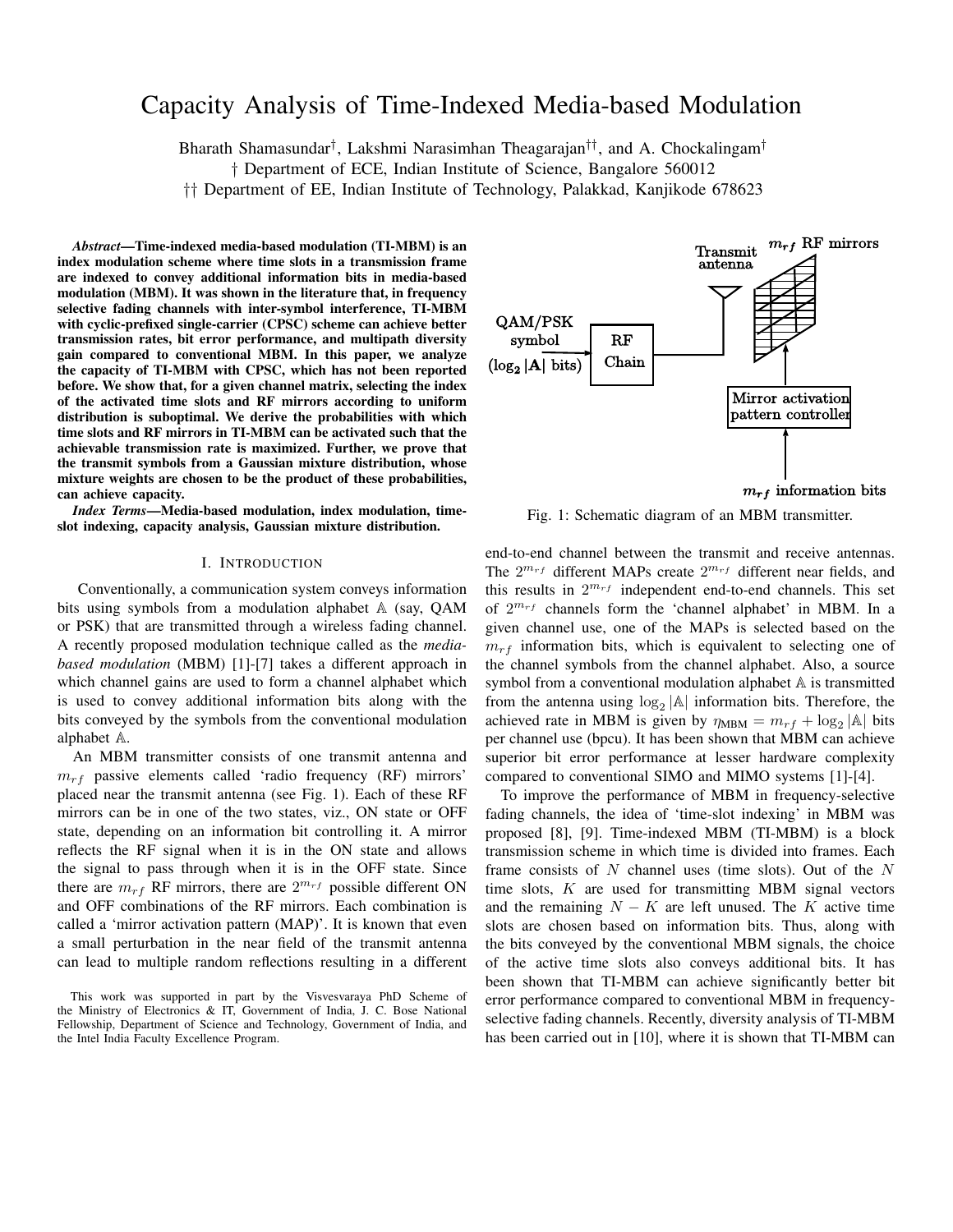achieve full diversity under certain conditions.

In this paper, we present an information theoretic analysis of the TI-MBM scheme to characterize its capacity, which has not been reported before. We analytically derive a capacity expression for TI-MBM in the high signal-to-noise (SNR) regime. We also prove that, for a given channel instance, capacity can be achieved in TI-MBM by activating the time slots and RF mirrors according to certain probabilities. We also prove that Gaussian mixture input distribution can achieve the capacity of TI-MBM.

The rest of the paper is organized as follows. The system model of TI-MBM is introduced in Sec. II. The capacity analysis of TI-MBM is presented in Sec. III. Numerical results are presented in Sec. IV. Conclusions are presented in Sec. V.

### II. TI-MBM SYSTEM MODEL

We consider an MBM system with one transmit antenna and  $m_{rf}$  RF mirrors placed near it. Let  $n_r$  be the number of receive antennas. We consider a frequency-selective fading channel with *L* channel taps and an exponential power delay profile. We consider cyclic-prefixed single-carrier (CPSC) scheme to tackle inter-symbol interference (ISI). In TI-MBM with CPSC, the transmitted data is divided into frames. Each frame consists of  $N + L - 1$  channel uses (time slots), where *N* is the number of channel uses for the data part and  $L-1$  is the number channel uses for the cyclic prefix (CP) part. Out of the *N* time slots in the data part in a frame, only *K* time slots are activated and the remaining  $N - K$  time slots are left unused (inactive time slots). The choice of the *K* active time slots in a frame is made using  $\lfloor \log_2 {N \choose K} \rfloor$  information bits. This choice is represented using an *N*-length vector which is referred to as the 'time-slot activation pattern (TAP)' [8]. The TAP indicates the active and inactive status of the N time slots in a frame. Also, each of the  $m_{rf}$  RF mirrors is made ON or OFF using one information bit. So, *mrf* information bits control the ON/OFF status of the  $m_{rf}$  mirrors, leading to  $N_m \triangleq 2^{m_{rf}}$  possible ON/OFF combinations of the  $m_{rf}$  RF mirrors. Each ON/OFF combination of  $m_{rf}$  mirrors is called a 'mirror activation pattern (MAP)' [8]. In a given active time slot, one of the  $N_m$  possible MAPs is chosen based on  $m_{rf}$ information bits. Further, a symbol from a modulation alphabet A (e.g., QAM/PSK) is transmitted in each active time slot to convey log<sup>2</sup> *|*A*|* information bits. Therefore, the achieved transmission rate of TI-MBM system with CPSC is given by

$$
\eta = \frac{1}{N + L - 1} \left\{ \left\lfloor \log_2 {N \choose K} \right\rfloor + K(m_{rf} + \log_2 |\mathbb{A}|) \right\} \text{ bpcu.}
$$
\n(1)

In the following subsections, we present the TI-MBM signal set and the system model.

## *A. TI-MBM signal set*

Let  $A_0 \triangleq A \cup 0$ . The MBM signal set (S<sub>MBM</sub>) is defined as follows:

$$
\mathbb{S}_{\text{MBM}} = \left\{ \mathbf{s}_{k,p} \in \mathbb{A}_{0}^{N_{m}}; k = 1, \cdots, N_{m}; p = 1, \cdots, |\mathbb{A}| \right\}
$$
  
s.t  $\mathbf{s}_{k,p} = \begin{bmatrix} 0 \cdots 0 & s_{p} & 0 \cdots 0 \end{bmatrix}^{T}, s_{p} \in \mathbb{A}, (2)$ 

where *k* is the index of the MAP used. In TI-MBM, an MBM vector from  $\mathbb{S}_{\text{MBM}}$  is transmitted in an active time slot and the inactive time slots are left vacant, which is equivalent to transmitting an  $N_m \times 1$  zero vector. The TI-MBM signal set is a set of  $NN_m \times 1$ -sized signal vectors given by

$$
\mathbb{S}_{\text{thm}} = \left\{ \mathbf{x} = \left[ \mathbf{x}_0^T \ \mathbf{x}_1^T \ \cdots \ \mathbf{x}_{N-1}^T \right]^T : \mathbf{x}_i \in \mathbb{S}_{\text{thm}} \cup \mathbf{0}, \|\mathbf{x}\|_0 = K, \ \mathbf{t}(\mathbf{x}) \in \mathbb{T} \right\}, \tag{3}
$$

where  $\mathbb T$  denotes the set of all valid TAPs and  $\mathbf t(\mathbf x)$  denotes the *N*-length TAP corresponding to the transmitted vector **x** [8].

To facilitate the derivation of the capacity of TI-MBM, we define 'time-slot activation matrix' and 'mirror activation matrix' as follows. The time-slot activation matrix (TAM) matrix is of the form

$$
\mathbf{T} = \begin{bmatrix} | & | & \cdots & | \\ \mathbf{t}_1 & \mathbf{t}_2 & \cdots & \mathbf{t}_K \\ | & | & | & \cdots & | \end{bmatrix}, \tag{4}
$$

where  $\mathbf{t}_i, i \in \{1, \cdots, K\}$ , is the  $N \times 1$  vector corresponding to the *i*th active time slot and  $\mathbf{T} \in \{0,1\}^{N \times K}$ . The vector  $\mathbf{t}_i$ corresponds to the *i*th active time slot and has a 1 in *k*th position if *k*th time slot is the *i*th active time slot of the frame. The remaining  $N - 1$  entries of  $t_i$  are zeros. For example, if  $t_1 =$  $[0 1 0 0]^T$ , then the second time slot is the first active time slot of the frame. There are  $N_T \triangleq 2^{\lfloor \log_2 {N \choose K} \rfloor}$  possible TAPs, and hence there are  $N_T$  number of TAMs. We denote these  $N_T$  matrices by  $\mathbf{T}_i$ ,  $j = 1, \dots, N_T$ . Next, the mirror activation matrix (MAM) is an  $NN_m \times N$  matrix of the form

$$
\mathbf{M} = \text{blkdiag}[\mathbf{m}_{i_1}^{(1)}, \mathbf{m}_{i_2}^{(2)}, \cdots, \mathbf{m}_{i_N}^{(N)}]^T, \tag{5}
$$

where  $\mathbf{m}_{i_k}^{(k)}$  is an  $N_m \times 1$  vector corresponding to the *k*th time slot of the frame and blkdiag() denotes the block diagonal operator. If the *k*th time slot is active, then  $\mathbf{m}_{i_k}^{(k)}$  has 1 in the  $i_k$ th  $(i_k = 1, \dots, N_m)$  position with the rest of the entries as zero. This indicates that the  $i_k$ th MAP is used in the  $k$ th time slot. Whereas, if the *k*th time slot is inactive, then  $\mathbf{m}_{i_k}^{(k)}$  is an  $N_m$ length zero vector. For example, if  $m_{i_1}^{(1)} = [0\ 0\ 0\ 0\ 0\ 0\ 0\ 0]^T$ and  $\mathbf{m}_{i_2}^{(2)} = [0 \ 0 \ 0 \ 0 \ 0 \ 1 \ 0 \ 0]^T$ , then the first time slot is inactive, whereas the second time slot is active and uses the sixth MAP (i.e.,  $i_2 = 6$ ). There are  $N_m$  different MAPs possible in each active time slot, and hence there are  $N_M \triangleq N_m^K = 2^{Km_{rf}}$ different possible MAMs for a given TAM, which we denote by  $\mathbf{M}_i, i = 1, \cdots, N_M$ .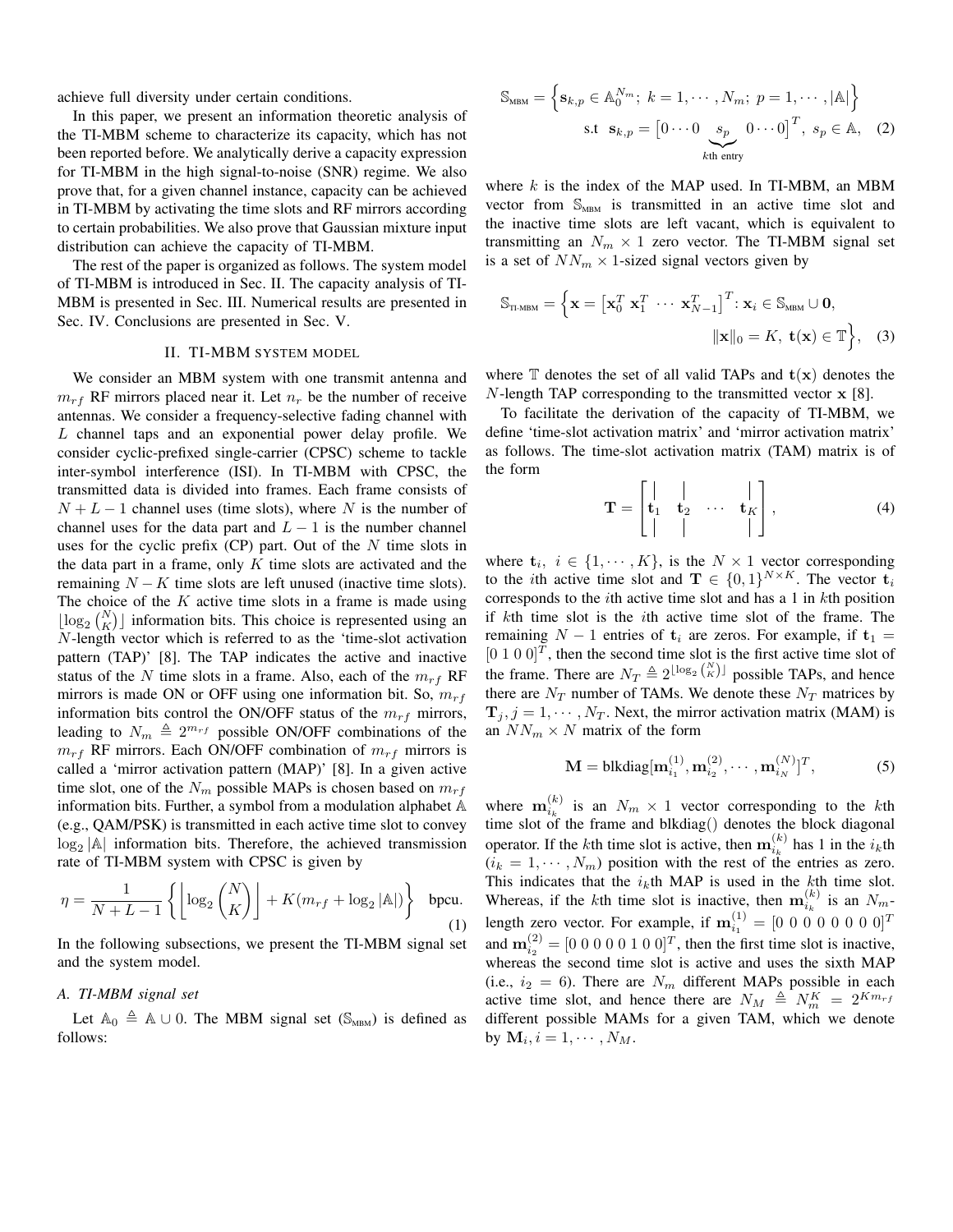#### *B. TI-MBM received signal*

We assume that the channel is invariant for one TI-MBM frame duration. At the receiver, the  $Nn_r \times 1$  TI-MBM received signal vector, after removing the CP, is given by

$$
y = Hx + n,\t\t(6)
$$

where  $\mathbf{y} = [\mathbf{y}_1^T \dots \mathbf{y}_N^T]^T$ ,  $\mathbf{y}_j$  is the MBM signal received at the *j*th channel use,  $\mathbf{n} \sim \mathcal{CN}(0, \sigma^2 \mathbf{I}_{Nn_r})$  is the  $Nn_r \times 1$  noise vector, and **H** is the  $Nn_r \times NN_m$  equivalent block circulant channel matrix given by

$$
\mathbf{H} = \text{circ}[\mathbf{H}_0, \mathbf{H}_1, \cdots, \mathbf{H}_{L-1}, \mathbf{0}, \cdots, \mathbf{0}],
$$
 (7)

where circ[ $\cdot$ ] denotes the circulant operator and  $\mathbf{H}_l$ ,  $l \in$  $\{0, \dots, L-1\}$ , is the  $n_r \times N_m$  channel matrix corresponding to the *l*th multipath whose  $(i, k)$ th entry is  $h_{i,k}^{(l)}$ , where  $h_{i,k}^{(l)}$ *i,k* denotes the channel gain from the transmit antenna to the *i*th receive antenna for the *l*th path when the *k*th MAP is used,  $i \in \{1, \dots, n_r\}, k \in \{1, \dots, N_m\}, l \in \{0, \dots, L-1\}.$  The maximum likelihood (ML) detection rule for TI-MBM signal detection is given by

$$
\hat{\mathbf{x}} = \underset{\mathbf{x} \in \mathbb{S}_{\text{TI-MBM}}}{\text{argmin}} ||\mathbf{y} - \mathbf{H}\mathbf{x}||^2. \tag{8}
$$

## III. TI-MBM CAPACITY ANALYSIS

In order to obtain an expression for the capacity of TI-MBM, we rewrite the received signal in (6) as

$$
y = HMTs + n,\t\t(9)
$$

where  $\mathbf{s} \in \mathbb{A}^K$  is the vector containing the *K* symbols from the modulation alphabet A that is transmitted in the *K* active time slots,  $\mathbf{T} \in \{0,1\}^{N \times K}$  is the TAM, and  $\mathbf{M} \in \{0,1\}^{NN_m \times N}$ is the MAM. The channel is assumed to be known at both the transmitter and the receiver. Now, we give the following upper bound on the capacity of the TI-MBM channel.

Theorem III.1. *The capacity of TI-MBM for a given channel matrix* **H** *can be upper bounded as*

$$
C \leq \max_{\{\alpha_i\},\{\beta_j\},\{\mathbf{Q}_{ij}\}} \frac{\sum_{i=1}^{N_M} \sum_{j=1}^{N_T} \alpha_i \beta_j \left(\log_2 \det(\mathbf{D}_{ij}) - \log_2 \alpha_i \beta_j\right)}{N + L - 1},\tag{10}
$$

where  $\mathbf{D}_{ij} = \mathbf{I}_{Nn_r} + \gamma \mathbf{H} \mathbf{M}_i \mathbf{T}_j \mathbf{Q}_{ij} \mathbf{T}_j^H \mathbf{M}_i^H \mathbf{H}^H$ ,  $\alpha_i = p(\mathbf{M}_i)$ ,  $\beta_j = p(\mathbf{T}_j)$ ,  $\mathbf{Q}_{ij}$  *is the covariance matrix of s, and*  $\gamma$  *is the SNR.* 

*Proof.* The capacity of TI-MBM can be written as [11]

$$
C = \max_{f(\mathbf{x})} \frac{1}{N + L - 1} \left( I(\mathbf{x}; \mathbf{y} | \mathbf{H}) \right)
$$
  
= 
$$
\max_{f(\mathbf{x})} \frac{1}{N + L - 1} \left( H(\mathbf{y}) - H(\mathbf{y} | \mathbf{H}, \mathbf{x}) \right)
$$
  
= 
$$
\max_{f(\mathbf{x})} \frac{1}{N + L - 1} \left( H(\mathbf{y}) - H(\mathbf{n}) \right), \tag{11}
$$

where  $I(\cdot)$  denotes the mutual information,  $H(\cdot)$  denotes the entropy of a random variable, and  $f(\mathbf{x})$  denotes the probability density function (PDF) of the transmit TI-MBM signal vector **x**. It can be seen that the mutual information is maximized by maximizing the entropy of the received signal **y**. From (9), the mutual information between **x** and **y** can be written as

$$
I(\mathbf{x}; \mathbf{y}|\mathbf{H}) = I(\mathbf{M}_i, \mathbf{T}_j, \mathbf{s}; \mathbf{y}|\mathbf{H}).
$$
 (12)

Using the chain rule, we rewrite (12) as

$$
I(\mathbf{x}; \mathbf{y}|\mathbf{H}) = I(\mathbf{s}; \mathbf{y}|\mathbf{H}) + I(\mathbf{T}_j; \mathbf{y}|\mathbf{H}, \mathbf{s}) + I(\mathbf{M}_i; \mathbf{y}|\mathbf{H}, \mathbf{T}_j, \mathbf{s}).
$$
\n(13)

Let  $p(\mathbf{M}_i) = \alpha_i, i \in \{1, \cdots, N_M\}$  and  $p(\mathbf{T}_j) = \beta_j, j \in$  $\{1, \dots, N_T\}$  be the probability mass functions (PMF) for the MAMs and TAMs, respectively, such that  $\sum_{i=1}^{N_M} \alpha_i = 1$  and  $\sum_{j=1}^{N_T} \beta_j = 1$ . Now, the first term in (13) can be written as

$$
I(\mathbf{s}; \mathbf{y}|\mathbf{H}) = \sum_{j=1}^{N_T} \beta_j I(\mathbf{s}; \mathbf{y}|\mathbf{H}, \mathbf{T}_j)
$$
  
= 
$$
\sum_{i=1}^{N_M} \sum_{j=1}^{N_T} \alpha_i \beta_j I(\mathbf{s}; \mathbf{y}|\mathbf{H}, \mathbf{M}_i, \mathbf{T}_j).
$$
 (14)

Since **s** and  $(M_i, T_j)$  are independent, we know that  $I(s; y|H)$ is maximum when  $f(s)$  is complex Gaussian. However, this distribution may not maximize the second and third terms of (13), and therefore we bound them as follows:

$$
I(\mathbf{T}_j; \mathbf{y} | \mathbf{H}, \mathbf{s}) \le H(\mathbf{T}_j) = -\sum_{j=1}^{N_T} \beta_j \log_2 \beta_j. \tag{15}
$$

$$
I(\mathbf{M}_i; \mathbf{y} | \mathbf{H}, \mathbf{T}_j, \mathbf{s}) \le H(\mathbf{M}_i) = -\sum_{i=1} \alpha_i \log_2 \alpha_i.
$$
 (16)

Substituting (14), (15), and (16) in (13), an upper bound on the capacity of TI-MBM can be obtained as

$$
C \leq C_u \triangleq \max_{\{\alpha_i\},\{\beta_j\},f(\mathbf{s})} \frac{1}{N+L-1} \bigg[ -\sum_{i=1}^{N_M} \alpha_i \log_2 \alpha_i -\sum_{j=1}^{N_T} \beta_j \log_2 \beta_j + \sum_{i=1}^{N_M} \sum_{j=1}^{N_T} \alpha_i \beta_j I(\mathbf{s}; \mathbf{y} | \mathbf{H}, \mathbf{M}_i, \mathbf{T}_j) \bigg].
$$
\n(17)

Note that only the last term in the above equation depends on  $f(\mathbf{s})$ . Thus, when  $f(\mathbf{s})$  is complex Gaussian, the mutual information in the last term is maximized. Now, the upper bound in (17) can be written as [14]

$$
C_u = \max_{\{\alpha_i\}, \{\beta_j\}, \{\mathbf{Q}_{ij}\}} \frac{1}{N + L - 1} \left[ \sum_{i=1}^{N_M} \sum_{j=1}^{N_T} \alpha_i \beta_j \left( \log_2 \det(\mathbf{D}_{ij}) - \log_2 \alpha_i \beta_j \right) \right],
$$
(18)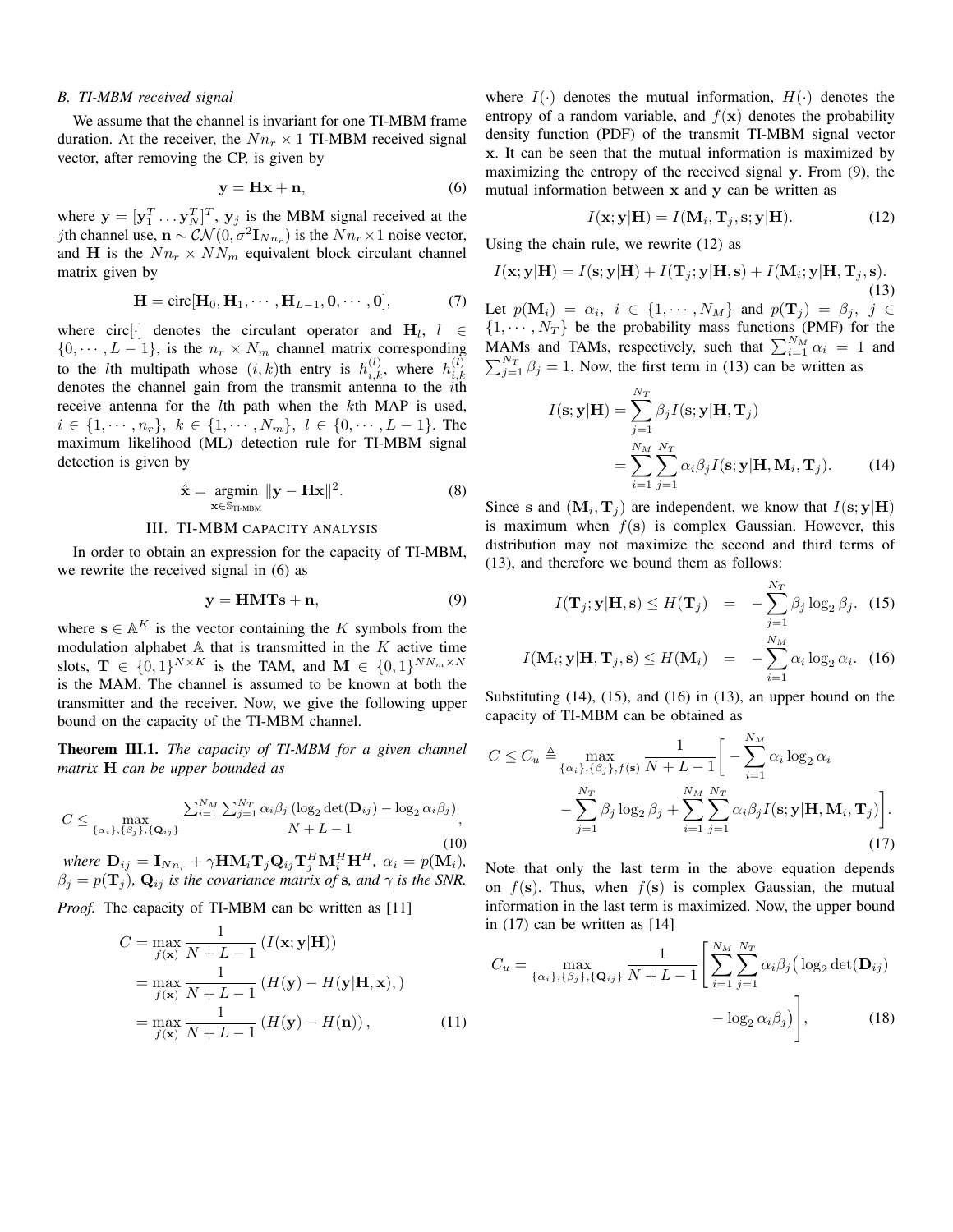where  $\mathbf{D}_{ij} = \mathbf{I}_{Nn_r} + \gamma \mathbf{H} \mathbf{M}_i \mathbf{T}_j \mathbf{Q}_{ij} \mathbf{T}_j^H \mathbf{M}_i^H \mathbf{H}^H$ ,  $\mathbf{Q}_{ij}$  is the covariance matrix of **s**, and  $\gamma$  is the SNR.

Next, using this upper bound, we find an expression for the TI-MBM capacity in the high SNR regime. Let  $\{Q_{ij}^*\}$  be the covariance matrix, and  $\{\alpha_i^*\}$  and  $\{\beta_j^*\}$  be the PMFs of MAMs and TAMs, respectively, that maximize the mutual information in (18). Now, we have the following result.

Theorem III.2. *The capacity of TI-MBM in the high SNR regime for a given channel matrix* **H** *is given by*

$$
\lim_{\gamma \to \infty} C = \frac{\sum_{i=1}^{N_M} \sum_{j=1}^{N_T} \alpha_i^* \beta_j^* \left[ \log_2 \det(\mathbf{D}_{ij}^*) - \log_2 \alpha_i^* \beta_j^* \right] + 2Nn_r}{N + L - 1},\tag{19}
$$

 $w$ *here*  $\mathbf{D}_{ij}^* = \mathbf{I}_{Nn_r} + \mathbf{H}\mathbf{M}_i\mathbf{T}_j\mathbf{Q}_{ij}^*\mathbf{T}_j^H\mathbf{M}_i^H\mathbf{H}^H$ .

*Proof.* Let  $F(.)$  be the mutual information defined as follows:

$$
F(\alpha_i, \beta_j, \mathbf{Q}_{ij}) \triangleq I(\mathbf{x}; \mathbf{y} | \mathbf{H})
$$
  
=  $h(\mathbf{y}) - h(\mathbf{y} | \mathbf{H}, \mathbf{x})$   
=  $-\int_{\mathbb{C}^{N_{n_r}}} f(\mathbf{y}) \log_2 f(\mathbf{y}) - N n_r \log_2(\pi e)$ . (20)

The PDFs required for the computation of  $F(.)$  are:

$$
f(\mathbf{y}) \triangleq \sum_{i=1}^{N_M} \sum_{j=1}^{N_T} \alpha_i \beta_j f_{ij}(\mathbf{y}),
$$
 (21)

$$
f_{ij}(\mathbf{y}) \triangleq \frac{1}{\pi^{Nn_r} \det(\mathbf{D}_{ij})} \exp(-\mathbf{y}^H \mathbf{D}_{ij}^{-1} \mathbf{y}).
$$
 (22)

From Theorem III.1, the PDF of **x** that maximizes the mutual information is given by

$$
f(\mathbf{x}) = \sum_{i=1}^{N_M} \sum_{j=1}^{N_T} \alpha_i \beta_j f_{\mathbf{M}_i \mathbf{T}_j \mathbf{s}}(\mathbf{M}_i \mathbf{T}_j \mathbf{s})
$$
  
= 
$$
\sum_{i=1}^{N_M} \sum_{j=1}^{N_T} \alpha_i \beta_j \frac{1}{\pi^{NN_m} \det(\mathbf{M}_i \mathbf{T}_j \mathbf{Q}_{ij} \mathbf{T}_j^H \mathbf{M}_i^H)}
$$
  
exp  $[-\mathbf{x}^H (\mathbf{M}_i \mathbf{T}_j \mathbf{Q}_{ij} \mathbf{T}_j^H \mathbf{M}_i^H)^{-1} \mathbf{x}].$  (23)

From (23), we can see that  $f(x)$  is a Gaussian mixture with the mixture coefficients  $\{\alpha_i\beta_j\}$ . The asymptotic ( $\gamma \to \infty$ ) mutual information at  $\{\alpha_i^*\}, \{\beta_j^*\},$  and  $\{\mathbf{Q}_{ij}^*\}$  can be obtained [12],[13] as follows:

$$
\lim_{\gamma \to \infty} F(\alpha_i^*, \beta_j^*, \mathbf{Q}_{ij}^*) =
$$
\n
$$
- \sum_{i=1}^{N_M} \sum_{j=1}^{N_T} \alpha_i^* \beta_j^* \log_2 \left( \sum_{m=1}^{N_M} \sum_{n=1}^{N_T} \frac{\alpha_m^* \beta_n^*}{\det(\mathbf{D}_{ij}^* + \mathbf{D}_{mn}^*)} \right) + Nn_r,
$$
\n
$$
= - \sum_{i=1}^{N_M} \sum_{j=1}^{N_T} \alpha_i^* \beta_j^* \log_2 \left( \frac{\alpha_i^* \beta_j^*}{\det(\mathbf{2D}_{ij}^*)} + \right)
$$

$$
\sum_{\substack{m=1 \ m=1}}^{N_M} \sum_{\substack{n=1 \ m=1}}^{N_T} \frac{\alpha_m^* \beta_n^*}{\det(\mathbf{D}_{ij}^* + \mathbf{D}_{mn}^*)} + Nn_r.
$$
 (24)

Since  $\det(\mathbf{D}_{ij}^* + \mathbf{D}_{mn}^*) \propto \gamma^{Nn_r - K}$  [12] and  $Nn_r > K$ , we have the following:

$$
\lim_{\gamma \to \infty} \frac{\alpha_m^* \beta_n^*}{\det(\mathbf{D}_{ij}^* + \mathbf{D}_{mn}^*)} = 0,
$$
\n
$$
\lim_{\gamma \to \infty} F(\alpha_i^*, \beta_j^*, \mathbf{Q}_{ij}^*) = \sum_{i=1}^{N_M} \sum_{j=1}^{N_T} \alpha_i^* \beta_j^* \left[ \log_2 \det(\mathbf{D}_{ij}) - \log_2 \alpha_i^* \beta_j^* \right] + 2Nn_r. \quad (26)
$$

Since  $\{\alpha_i^*\}, \{\beta_j^*\}$ , and  $\{\mathbf Q_{ij}^*\}$  are the solutions to the optimization problem in (18), we have

$$
\lim_{\gamma \to \infty} C \le \lim_{\gamma \to \infty} \frac{F(\alpha_i^*, \beta_j^*, \mathbf{Q}_{ij}^*)}{N + L - 1}.
$$
\n(27)

However,  $F(\alpha_i^*, \beta_j^*, \mathbf{Q}_{ij}^*)$  is the mutual information between **x** and **y**. Hence, we have

$$
\lim_{\gamma \to \infty} \frac{F(\alpha_i^*, \beta_j^*, \mathbf{Q}_{ij}^*)}{N + L - 1} \le \lim_{\gamma \to \infty} C.
$$
 (28)

 $F(\alpha_i^*, \beta_j^*, \mathbf{Q}_{ij}^*)$ Combining (27) and (28), we get  $\lim_{\gamma \to \infty} C = \lim_{\gamma \to \infty}$  $\frac{\alpha_i, \beta_j, \mathbf{Q}_{ij}}{N+L-1}$ . П

Using Theorem III.2, the average capacity of TI-MBM can be given by  $\lim_{\gamma \to \infty} C = \mathbb{E}_{\mathbf{H}} \lim_{\gamma \to \infty}$  $F(\alpha_i^*, \beta_j^*, \mathbf{Q}_{ij}^*)$  $\frac{\alpha_i, \beta_j, \alpha_{ij}}{N+L-1}$ . Further, the above theorem suggests that the optimal PMFs of MAMs and TAMs that achieve capacity need not be uniform distributions. In the next theorem, we find the optimal mixture coefficients  $\{\alpha_i^*\beta_j^*\}$  and the optimal covariance matrices  $\{Q_{ij}^*\}$  that achieve the capacity of TI-MBM.

**Theorem III.3.** The optimal  $\{Q_{ij}^*\}$  and  $\{\alpha_i^*\beta_j^*\}$  that achieve *the TI-MBM capacity is given by*  $\mathbf{Q}_{ij}^* = \mathbf{V}_{ij} \tilde{\mathbf{\Sigma}}_{ij}^* \mathbf{\Sigma}_{ij}^{*H} \mathbf{V}_{ij}^H$  and  $\alpha_i^* \beta_j^* = \frac{\det(\mathbf{D}_{ij}^*)}{\nabla^N M \sum_{i} N_i}$  $\frac{\partial u}{\partial \sum_{i=1}^{N_M} \sum_{j=1}^{N_T} \det(\mathbf{D}^*_{ij})}$ , where

$$
\Sigma_{ij}^* = diag\left(\sqrt{\sigma_{ij}^{(1)*}}, \cdots, \sqrt{\sigma_{ij}^{(n_c)*}}\right),\tag{29}
$$

$$
\sigma_{ij}^{(p)*} = \left(\frac{1}{\theta_{ij} \ln 2} - \frac{1}{\gamma \lambda_{ij}^{(p)2}}\right)^+, \ \ p = 1, \cdots, n_c,
$$
 (30)

*and*  $n_c = rank(\mathbf{HM}_i \mathbf{T}_i)$ *.*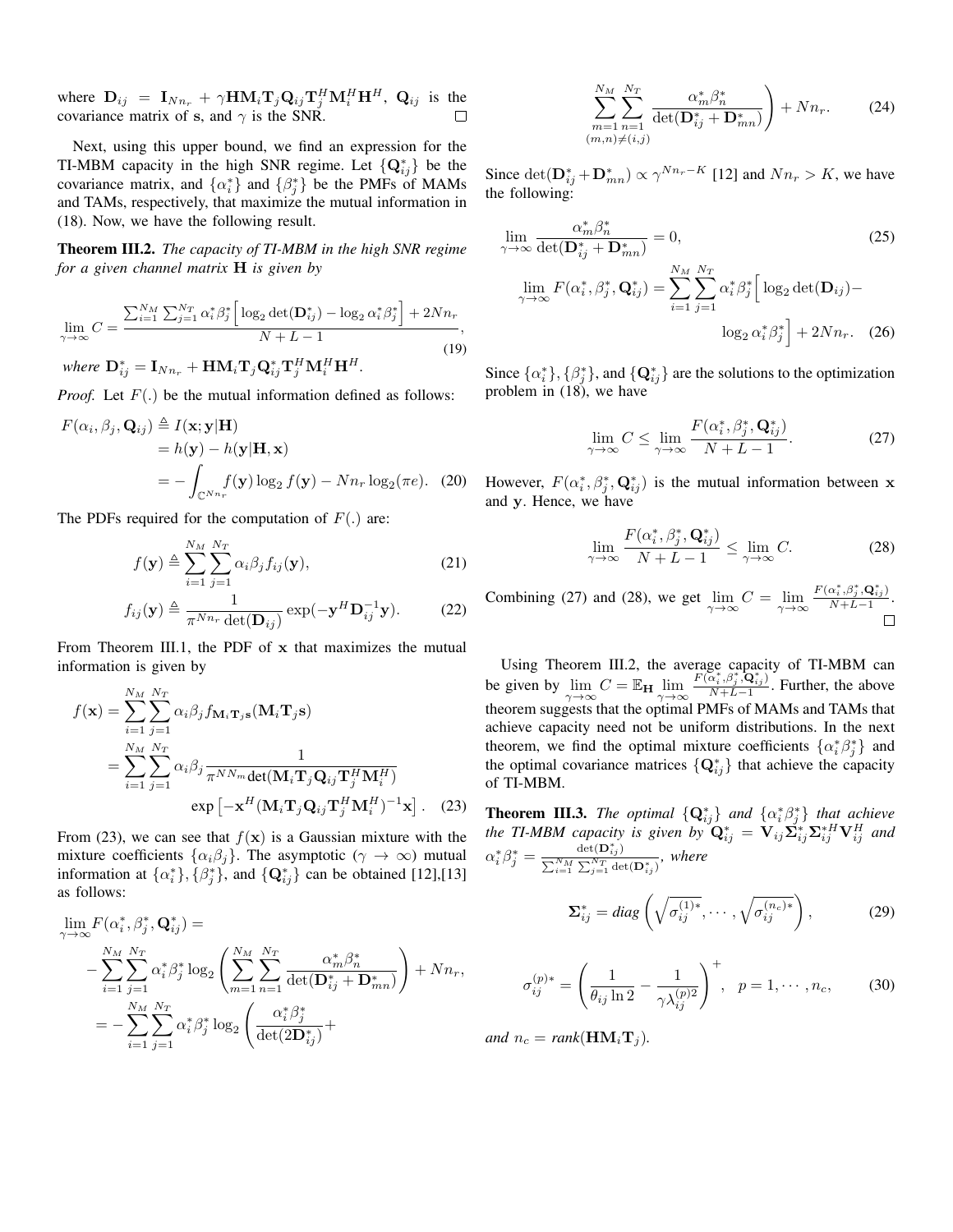*Proof.* First, using the Lagrange multipliers, we solve the mutual information maximization problem as follows:

$$
\max_{\{\alpha_i\},\{\beta_j\},\{\mathbf{Q}_{ij}\}} \sum_{i=1}^{N_M} \sum_{j=1}^{N_T} \alpha_i \beta_j [\log_2 \det(\mathbf{D}_{ij}) - \log_2 \alpha_i \beta_j]
$$
  
s.t 
$$
\sum_{i=1}^{N_M} \alpha_i = 1, \quad \sum_{j=1}^{N_T} \beta_j = 1, \text{ and } \sum_{i=1}^{N_M} \sum_{j=1}^{N_T} \alpha_i \beta_j \text{Tr}(\mathbf{Q}_{ij}) = 1.
$$
(31)

Since we are interested in the mixture coefficients  $\{\alpha_i\beta_j\}$ , we modify the above optimization problem as

$$
\max_{\{\alpha_i\},\{\beta_j\},\{\mathbf{Q}_{ij}\}} \sum_{i=1}^{N_M} \sum_{j=1}^{N_T} \alpha_i \beta_j \left[ \log_2 \det(\mathbf{D}_{ij}) - \log_2 \alpha_i \beta_j \right]
$$
  
s.t 
$$
\sum_{i=1}^{N_M} \sum_{j=1}^{N_T} \alpha_i \beta_j = 1 \text{ and } \sum_{i=1}^{N_M} \sum_{j=1}^{N_T} \alpha_i \beta_j \text{Tr}(\mathbf{Q}_{ij}) = 1. \tag{32}
$$

Note that there are  $N_M N_T$  mixture coefficients  $\{\alpha_i \beta_j\}$ . For convenience, we denote these mixture coefficients by  $\delta_l$ ,  $l \in$  $\{1, \dots, N_M N_T\}$ . For any feasible  $\mathbf{Q}_{ij}$ , the Lagrange function for the optimal mixture coefficients  $\delta_l^*$  is given by

$$
J(\delta_l, \mu) = \sum_{l=1}^{N_M N_T} \delta_l \log_2 \det(\mathbf{D}_{ij}) - \sum_{l=1}^{N_M N_T} \delta_l \log_2 \delta_l - \mu \left( \sum_{i=1}^{N_M N_T} \delta_i - 1 \right).
$$
\n(33)

Setting the derivatives of  $J(\delta_l, \mu)$  w.r.t.  $\delta_l$  to zero and using the constraint  $\sum_{l=1}^{N_m N_T} \delta_l = 1$  to find  $\mu$ , we get the optimal mixture coefficients to be

$$
\delta_l^* = \alpha_i^* \beta_j^* = \frac{\det(\mathbf{D}_{ij})}{\sum_{i=1}^{N_M} \sum_{j=1}^{N_T} \det(\mathbf{D}_{ij})}.
$$
 (34)

Next, we find the optimal  $\{Q_{ij}\}\$ . Let  $n_c = \text{rank}(\mathbf{HM}_i\mathbf{T}_j)$ . Now, the covariance matrix  $Q_{ij}$  can be decomposed as  $Q_{ij}$  =  $\mathbf{V}_{ij}\mathbf{\Sigma}_{ij}\mathbf{\Sigma}_{ij}^H\mathbf{V}_{ij}^H$ , where  $\mathbf{V}_{ij} \in \mathbb{C}^{K \times n_c}$  is the right singular matrix of  $\mathbf{HM}_i \mathbf{T}_j$ ,  $\Sigma_{ij} = \text{diag}\left(\sqrt{\sigma_{ij}^1}, \cdots, \sqrt{\sigma_{ij}^{n_c}}\right)$  and  $\sqrt{\sigma_{ij}^l}$  is the power allocated to the *l*th mode of the channel matrix  $HM_iT_j$ . Let  $\Lambda_{ij} = \text{diag}(\lambda_{ij}^{(1)}, \dots, \lambda_{ij}^{(n_c)}) \in \mathbb{C}^{n_c \times n_c}$  be the diagonal matrix containing the non-zero singular values of  $HM_iT_j$ . Now, the optimization problem in (32) becomes

$$
\max_{\{\alpha_i,\{\beta_j\},\{\Sigma_{ij}\}}\sum_{i=1}^{N_M}\sum_{j=1}^{N_T}\alpha_i\beta_j \left[\log_2\det(\mathbf{I}_{Nn_r} + \gamma\mathbf{\Lambda}_{ij}\Sigma_{ij}\Sigma_{ij}^H\mathbf{\Lambda}_{ij}^H) - \log_2\alpha_i\beta_j\right]
$$
  

$$
= \sum_{i=1}^{N_M}\sum_{j=1}^{N_T}\alpha_i\beta_j\operatorname{Tr}(\Sigma_{ij}\Sigma_{ij}^H) = 1 \text{ and } \sum_{i=1}^{N_M}\sum_{j=1}^{N_T}\alpha_i\beta_j = 1.
$$
(35)

Here, we use the following approximation [13]:

$$
\log_2 \det(\mathbf{I}_{Nn_r} + \gamma \mathbf{\Lambda}_{ij} \mathbf{\Sigma}_{ij} \mathbf{\Sigma}_{ij}^H \mathbf{\Lambda}_{ij}^H) \approx n_c \log_2 \text{Tr} \left( \mathbf{\Sigma}_{ij} \mathbf{\Sigma}_{ij}^H \right) + r_{ij},
$$
\n(36)

where  $r_{ij}$  is a quantity that is independent of  $\Sigma_{ij}$  [13],[14]. Let  $G_{ij} \triangleq \text{Tr}(\Sigma_{ij}\Sigma_{ij}^H)$ . From (36), for any feasible  $\{\alpha_i\beta_j\}$ , the optimization problem in (35) becomes

$$
\max_{\{G_{ij}\}} \sum_{i=1}^{N_M} \sum_{j=1}^{N_T} \alpha_i \beta_j \left[ n_c \log_2 G_{ij} + r_{ij} - \log_2 \alpha_i \beta_j \right]
$$
  
s.t 
$$
\sum_{i=1}^{N_M} \sum_{j=1}^{N_T} \alpha_i \beta_j G_{ij} = 1 \text{ and } \sum_{i=1}^{N_M} \sum_{j=1}^{N_T} \alpha_i \beta_j = 1. \quad (37)
$$

The Lagrangian function to solve this optimization problem is

$$
J(G_{ij}, \zeta) = \sum_{i=1}^{N_M} \sum_{j=1}^{N_T} \left[ \alpha_i \beta_j \left( n_c \log_2 G_{ij} + r_{ij} - \log_2 \alpha_i \beta_j \right) \right]
$$

$$
- \zeta \left( \sum_{i=1}^{N_M} \sum_{j=1}^{N_T} \alpha_i \beta_j G_{ij} - 1 \right). \tag{38}
$$

Differentiating this Lagrangian function w.r.t. *Gij* and equating the derivative to zero gives

$$
G_{ij} = \frac{n_c}{\zeta}, \ \ \forall \ (i,j) \in \{1, \cdots, N_M\} \times \{1, \cdots, N_T\}.
$$
 (39)

Further, using the constraint  $\sum_{i=1}^{N_M} \sum_{j=1}^{N_T} \alpha_i \beta_j G_{ij} = 1$  to solve for  $\zeta$  and substituting this value of  $\zeta$  in (39) gives us  $G_{ij} = 1$  for all  $(i, j)$ . Now, to find the optimal  $\mathbf{Q}_{ij}$ , the optimization problem in (35) reduces to

$$
\max_{\Sigma_{ij}} \log_2 \det \left( \mathbf{I}_{Nn_r} + \gamma \mathbf{\Lambda}_{ij} \Sigma_{ij} \Sigma_{ij}^H \mathbf{\Lambda}_{ij}^H \right) \text{ s.t } \text{Tr} \left( \Sigma_{ij} \Sigma_{ij}^H \right) = 1. \tag{40}
$$

It can be noted that the optimization problem (40) is the well known power allocation problem encountered in parallel MIMO channel. Thus, the optimal solution  $\mathbf{Q}_{ij}^*$  is given by [15]

$$
\mathbf{Q}_{ij}^* = \mathbf{V}_{ij} \mathbf{\Sigma}_{ij}^* \mathbf{\Sigma}_{ij}^{*H} \mathbf{V}_{ij}^H, \tag{41}
$$

where  $V_{ij}$  is as described before,

$$
\mathbf{\Sigma}_{ij}^* = \text{diag}\left(\sqrt{\sigma_{ij}^{(1)*}}, \cdots, \sqrt{\sigma_{ij}^{(n_c)*}}\right)
$$

is the diagonal water-filling power allocation matrix which satisfies  $\text{Tr}(\mathbf{Q}_{ij}) = 1$ , and

$$
\sigma_{ij}^{(p)*} = \left(\frac{1}{\theta_{ij} \ln 2} - \frac{1}{\gamma \lambda_{ij}^{(p)2}}\right)^+, \ \ p = 1, \cdots, n_c,
$$
 (42)

where  $\theta_{ij}$  satisfies

$$
\sum_{p=1}^{n_c} \left( \frac{1}{\theta_{ij} \ln 2} - \frac{1}{\gamma \lambda_{ij}^{(p)2}} \right)^+ = 1.
$$
 (43)